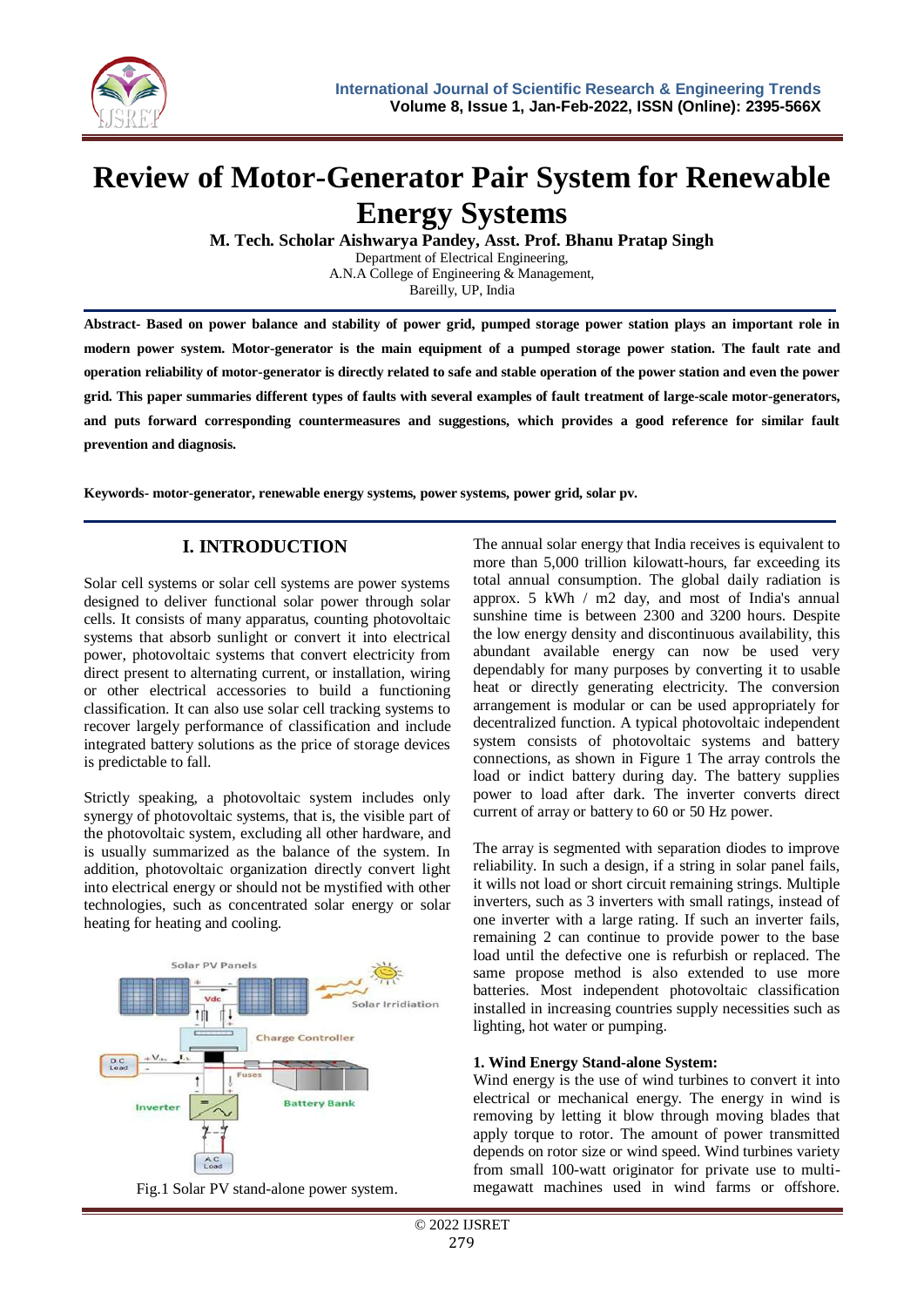

Smaller ones have through drive generators, DC output, aero elastic blades, and bearings or use blades to point at wind; while larger ones usually have gear drives, AC output, flaps and vigorously pointing at wind. Research is underway with direct drive generators or aeroelastic blades for great wind turbines or sometimes direct present generators.

Since the wind speed is not constant, energy construction of wind converter depends on capacity factor. A wellplaced wind turbine has a capability factor of approx. 35%. In contrast, the distinctive capacity factor for nuclear power plants is 90%, coal-fired power plants are 70% or thermal power plants are 30%. In common, wind turbines are sensible when the average wind speed is 4.5 m / s or higher. Wind power is abundant, renewable, generally distributed and clean. Used to replace fossil fuels, it can reduce greenhouse gas emissions. When using wind energy at low to medium permeability levels, intermittent winds will not cause problems.

In a wind turbine system, the rotor is connected to a generator via a gear drive system or a Speed control system to generate power. Wind control is used in great wind farms on the national grid and small individual turbines that run rural houses or remote areas in the grid. For small wind turbines, generated electricity can be used to incriminate batteries or used directly. Larger and more complex wind power converters are used to supply control to grid.

Small wind turbines used for battery incriminate have a turbine diameter of 0.5 - 5 m and a power of 0.5 - 2 kW. Medium-sized turbines are used in small independent power grids mixed with diesel or solar cell systems. The diameter of these wind turbines is among 5-30 m or power is 10-250 kW. Large wind turbines are usually related to grid. This category includes diameters of 30-90 m or power of 0.5-3 MW.



Fig.2: Stand-alone wind power system.

A simple independent wind arrangement using a constant speed producer is shown in Figure 1.2. It has several characteristics comparable to a solar cell plant with solar cells. For small wind power systems that supply power to local loads, permanent magnet DC generators make wind power systems simpler and easier to control. On the other hand, instruction generators supply alternating current. The generator is excited by a parallel capacitor related to output terminal. The incidence is proscribed by calculating turbine speed. The battery is charge by an AC to DC rectifier or expulsion via a DC to AC inverter. The power issue of the load affects the steady-state and transient concert of instruction producer. The load control factor can be uniform, delayed or leading, depending on whether the load is resistant, inductive or capacitive. Most of the loads on whole are inductive and have a delayed control factor.

### **II. RELETED WORK**

**ZHUO Mengfei et.al (2018)** To improve the ability of fault handling in distribution networks, a coordinated fault isolation technique for relay protection and distribution automation was proposed. The configuration principles of relay protection and distribution automation co-processing distribution network faults are given, and the process of fault handling is analyzed. When the trunk line fails, the relay protection operates at the specified time, and then the distribution automation further optimizes and corrects it, so that the fault isolation is in the minimum range; the branch line fault relay protection can be completed, and the two do not affect each other. The static simulation system test shows that the co-operation fault isolation scheme of relay protection and distribution automation is feasible and isolates the fault area in the shortest time. Relay protection and distribution automation have significantly improved power supply reliability.

**Zheng Zhang et.al (2018)** Fault protection measures and interval positioning isolation methods are proposed for open-circuit faults of the constant current remote supply system, in order to realize the efficient and reliable operation of cabled underwater information network. Achieving the protection of the power conversion module in the trunk node by researching the protection circuit, and based on the controllable electrical switching type switch in the main node of the trunk, the system fault isolation circuit was designed and a new method of open-circuit fault location isolation was proposed. The research content has reference significance for the design and construction of cabled network underwater information network in the future.

**Adil Ayub Sheikh et.al (2019)** In this article, centralized protection system is developed for DC microgrid (DCMG). The novelty of the proposed protection algorithm is not only based on the combination of different fault location but also depends on the characterization of the faults. The protection system was developed based on the monitoring of voltages and currents at different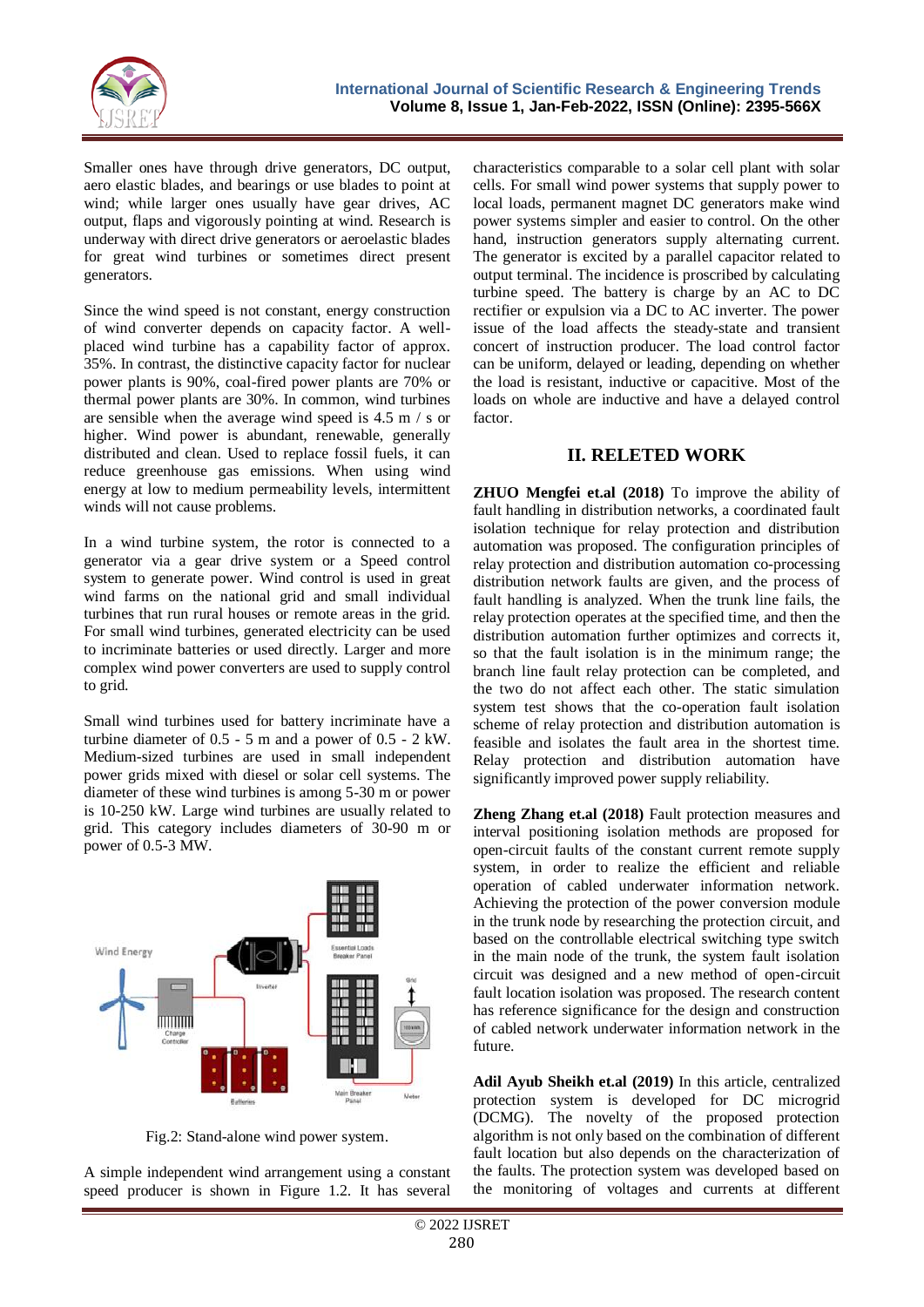

locations within DCMG. On the basis of fault detection criteria, protective measures are initiated and appropriate switching signals are sent to the appropriate Solid State Circuit Breaker (SSCB) in order to isolate the faulty section. The 96V DCMG having ring configuration and its schemes for protection are simulated using MATLAB/Simulink environment. Simulation results shows that the proposed method works satisfactory in identifying fault in DCMG.

**Yuxin Shi et.al (2019)** It is easy to access electrical information of the all substation in intelligent substation, a backup protection scheme based on topology matrixes and differential zones is proposed. Firstly, topology matrix based on circuit breaker association and the differential zone is defined. Secondly, the action scheme of the differential zone is designed, and tripping matrix is formed. When a fault occurs in the substation, selective fault isolation can be managed through coordination and cooperation of each differential zone. The result of fault case analysis of actual substation shows that this scheme solves the problem of long time-limit of traditional staged backup protection and effectively improves backup protection performance, which is simple, flexible and reliable.

**Guoxiu Jing et.al (2018)** with the rapid development of power electronics technology, DC distribution network has technical and economic advantages in many fields and has great development space. In this paper, the topology of the DC distribution network with two power supply "hand in hand" is taken as the research object, and the protection configuration of the DC distribution network is discussed. By analyzing the fault type, fault detection, fault identification, fault location and fault isolation process of DC distribution network. The key problems and technical difficulties faced by DC distribution network protection are proposed. Finally, the future development direction of DC distribution network protection technology is prospected, which lays a foundation for subsequent research.

## **III. METHODOLOGY**

Grid voltage disturbances lead to destruction of wind generators and solar system and they have to be dealt with by implementing a comprehensive fault ride-through strategy that can counter the adverse impact of all types of grid voltage fluctuations, namely, symmetrical and asymmetrical sags, and symmetrical and asymmetrical swells. Currently, there is a lack of a regulation strategy that takes into account all the different types of voltage fluctuations in their design and execution. There is also requirement for a smart reactive power management strategy that can support the grid according to the type of voltage disturbance. The proper regulation of reactive power will ensure that grid condition remains stable even during disturbances.

Consequently, this will have a positive impact on grid reliability. There needs to be a comparative study of the harmful effects of the different types of voltage disturbances. This will give us an insight into the relative degree of danger that various types of voltage disturbances presents to the wind generator. Hence, a more advanced ride-through strategy can be developed based on the study. This will increase efficiency of wind generator and solar operation. Renewable power components are mandatory to have a reliable fault charging capability to prevent major power outages in renewable energy production due to network failures. Since asynchronous generators are better able to withstand current power and capacity, one of advantages of connecting renewable power to a network through a power supply system (MGP) is the opening of this wire fault.

Frequency feedback manage system block diagram of MGP system. a) MGP system with frequency organizes.

The quality of the present is "the widening of the spacing, current, frequency, and the proper operation of the user's system to collapse or collapse." The progress of electronic and electronic knowledge or uses of long-term equipment are attracting attention. Transmitting system parameters according to the basis of frequency shape is understandable Power system consists of large divisions such as power generation, transmission, distribution companies, etc. Power generation is a part of production of connected power plants. The transmission system is responsible for transmitting produce power to distribution site. The power allocation arrangement is responsible for distribution of the input feeder from the feedbox gearbox to the output center. Products can often be divided into profitable loads, household loads, manufacturing loads, urban loads or agricultural loads. The largest consumer of electricity in power plants is profitability load or manufacturing load. Cargo can be divided into unloaded goods and goods.

Industrial loads use the phase display controller PLC or motor driver arrangement where the device is malfunctioning. The nature of non-linear load provided by a pure wave source absorbs non-linear elements of current source and affects harmonics of cause elements. The incidence of neutral elements reduces quality of electricity. With the increase in storage size of, it is necessary to meet the requirements for building a power generation classification. The load is suspended and changes in the load cannot be predicted accurately. Sudden transform in the load can cause the system to retreat. The increase in type of moving load directly affects the output and working capacity of system. The drop in capacitive and inductive reactance affects power of structure. Sudden changes in capacitive deceleration increase the power at receiving end, or abrupt changes in inductive response reduce power at the receiving end. The voltage change in the system is likely due to a number of causes in electrical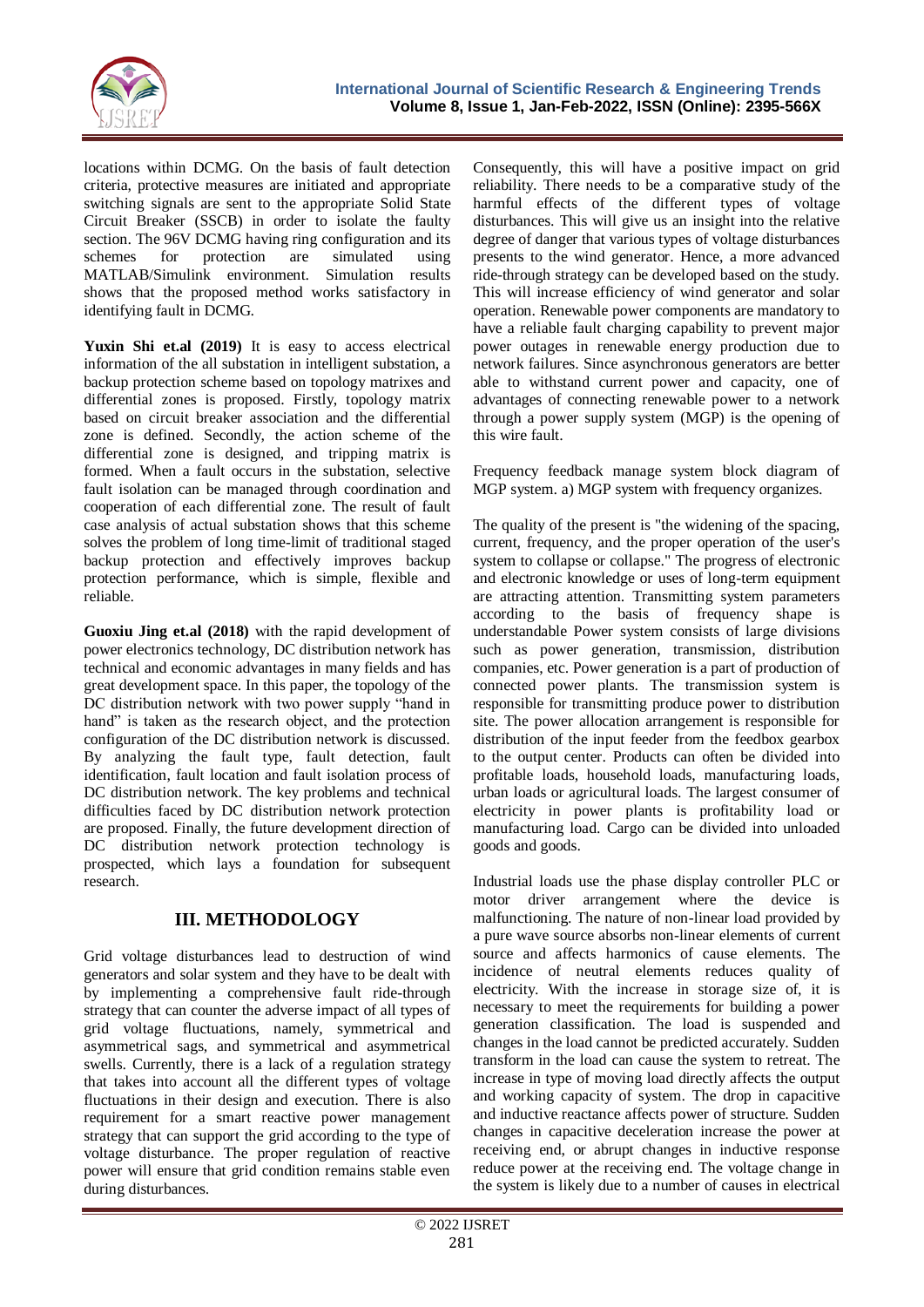

arrangement, but voltage continuation nominal value is very important. An increase in power can damage associated equipment, but a voltage drop below rated value will reduce efficiency of connected load and shorten the life of equipment.

## **IV. POWER QUALITY ISSUES**

Users in major industries use the equipment connected to the system to recover quality of control or continue industrial control process. The impulsive characteristics of the electrical system and thore characteristics of related equipment can affect current quality, which is called the present quality difficulty.

- Interrupt
- Swell
- Voltage flicker
- **Harmonics**

#### **1. Motor protections:**

This part protects the protection of the synchronous motor, the input motor, the capacitors and the frequency converter motor. Unattended station motors must be protected in all non-destructive conditions. 1 Although the basic principles are the same, the safety of small motors is not specified; this topic is defined in detail in National Electric Code. 3 The main motor methods describe here are at least the same as those described in manual, and are usually more complete. Though, check the code if necessary. The safety of the pump engine is not included here because it is fully defined elsewhere.

#### **2. MPPT Algorithm:**

MPPT (Maximum Power Point Tracking) continuously adjusts the impedance detected by the PV system to turn the PV system into a PV system under changing conditions such as sunlight, temperature and load. An algorithm applied to photovoltaic power generation (PV) to keep it close. Engineers who make solar inverters use the MPPT algorithm to amplify power produce by a PV system. The algorithm monitors power to guarantee that the system is operating at the "maximum power point" (or maximum load) of power processing line, as shown below. MPPT algorithms are often used in the design of controllers for photovoltaic systems. This algorithm allows a PV system to produce maximum electricity, taking into account various copies (sunlight) or temperature.

Maximum voltage control is commonly used to increase power output in all situations of wind turbines and solar cell (PV) systems. This concept deals with solar energy, but it applies to frequently changing light sources (optical power transmission and thermal solar cells). The connection between PV system and the inverter system, external network, battery pack, or other load. However, regardless of the ultimate goal of solar energy, the main problem that MPPT solves is that the transfer efficiency of a solar cell depends on the amount of falling sunlight and

the characteristics of the load on the solar panel. .. As the sun's light modify, transmission characteristics that provide the highest power transfer competence change. When the load characteristics change, the efficiency of the system is improved or highest transmission efficiency is maintained.

This load characterization is the most important point; MPPT is procedure of finding that point and maintaining the load characterization there. Circuits can be designed to convert any load power, current and frequency to solar cell according to different devices or systems, MPPT solves problem of choice. The maximum load supplied by the battery. Solar cells have a complex relationship between temperature and absolute resistance, producing nonvolatile products that can be analyzed according to IV cycles.

The purpose of the MPPT system is to test the output of the solar cell and apply a resistor (load) to get the maximum power depending on the ambient conditions. MPPT units are often integrated into power conversion systems and send various loads such as grids, batteries, engines, etc. to provide automatic conversion, filtering and control. Solar converters convert DC to AC, which can include MPPT. This types of inverter uses a resistor (load) to check the output power (curve IV) of the solar cell model and in particular to get the maximum control.

#### **V. CONCLUSIONS**

The large-scale motor-generator at pumped storage power station is large-scale electrical equipment. Three main factors affecting the operation reliability are design, product quality, installation and operation, etc. First of all, a good design review should be done, and all problems repeatedly emphasized in design liaison meetings should be treated seriously in the follow-up practice. Secondly, a good installation environment should be created. Acceptance check and test should be taken carefully. All problems should be solved in the debugging stage. Problems exposed in the operation must be traced to the root and targeted solutions should be adopted to solve these problems.

Finally, it is necessary to strengthen operation detection and analysis. For important parts, necessary on-line detection means can be properly configured, which will be conducive to timely detection of equipment hidden dangers and efficiency of fault handling will be also improved. Attention to the above key parts, failure rate of large-scale motor-generator can be effectively reduced and reliability of power station operation can be improved.

This paper takes typical faults of large-scale motor generators in domestic pumped storage power stations as examples. Through analysis of causes and countermeasures of these faults, some references are